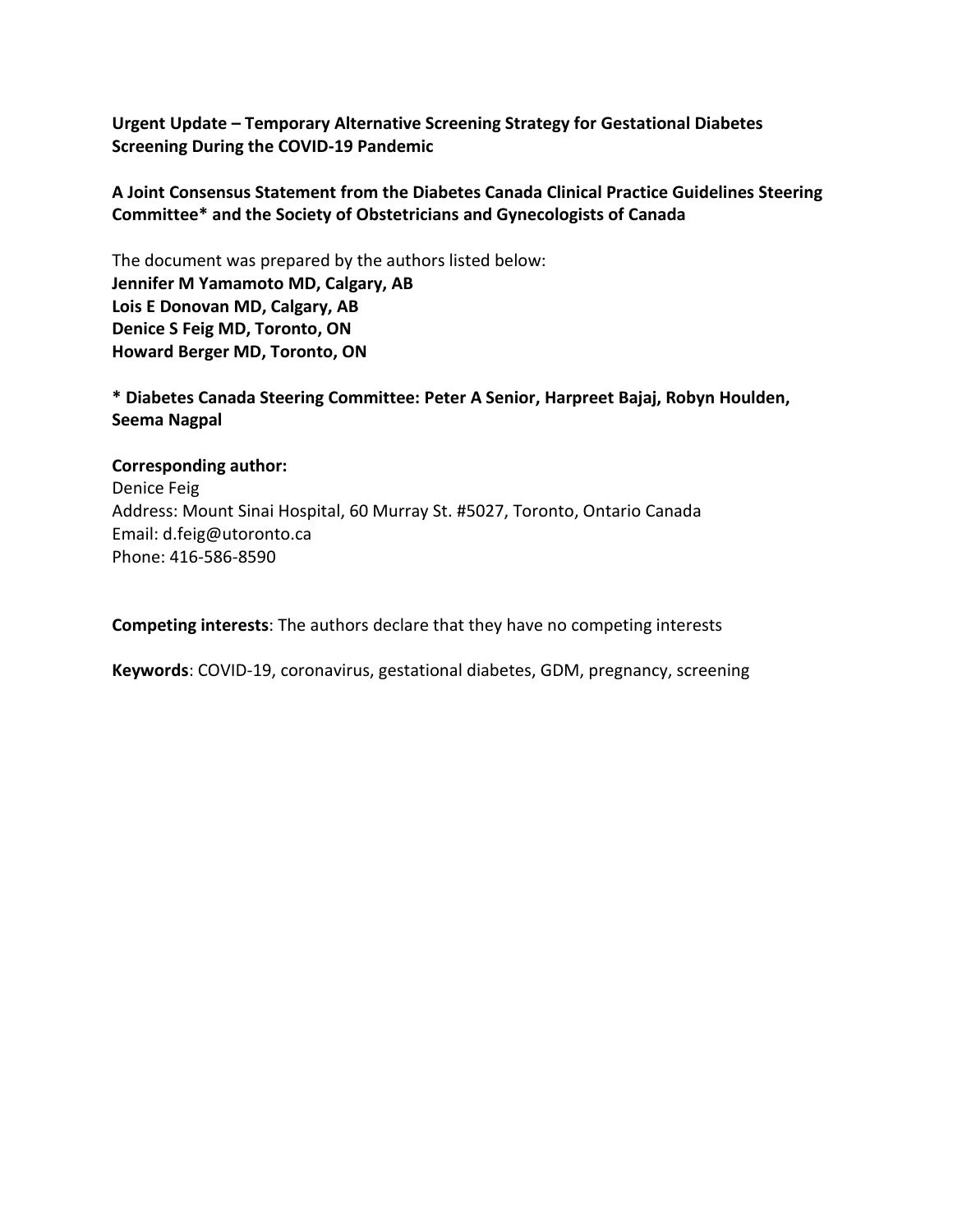#### **Changes in Practice**

- 1. We present updated, temporary recommendations for gestational diabetes (GDM) screening options during the coronavirus disease 2019 (COVID-19) pandemic.
- 2. After the COVID-19 pandemic is over, screening should revert to the previous guidelines outlined in the 2018 Diabetes Canada Clinical Practice Guidelines on Diabetes and Pregnancy (1).

### **Key Messages**

- 1. There are no changes to screening for overt diabetes (diabetes present before conception) in early pregnancy. This can be done in high-risk women with a hemoglobin A1c (A1c) or fasting plasma glucose if an A1c is unreliable.
- 2. This update suggests an option for GDM screening using an A1c and random plasma glucose. The use of this option should be based on each institution's clinical capacity and/or an individual's willingness to undergo screening during COVID-19.
- 3. We continue to reinforce the importance of healthy lifestyle for all women throughout pregnancy (see resources below).
- 4. Postpartum screening for maternal dysglycemia should be deferred until after the COVID-19 pandemic is over. We do not recommend bringing women to an in-person health-care appointment solely for an oral glucose tolerance test (OGTT) postpartum.
- 5. Whenever possible and using clinical judgement, clinicians should use telehealth devices (video or phone calls) to care for patients in order to reduce potential COVID-19 exposure to women and health-care providers.

# **Introduction**

The COVID-19 pandemic has already had a profound effect on both pregnant women and our interprofessional diabetes and pregnancy teams. Given this, we present GDM screening options to try to minimize exposure to pregnant women and limit health-care resource utilization while still providing quality care. The risk of exposure to COVID-19 must be weighed against the benefit of widespread glucose screening and treatment of GDM. These guideline updates are temporary in nature and designed with the goal of preventing excess maternal and fetal morbidity rather than the current approach which is much more sensitive in detecting GDM cases. Once the COVID-19 pandemic has subsided, GDM screening should revert to recommendations in the 2018 Diabetes Canada Clinical Practice Guidelines (1).

We have developed an alternate screening option which includes a provision for disruption to the OGTT, which may occur due to decreased laboratory staffing or locations, public health recommendations, or due to patient concern about COVID-19 exposure during this test.

# **EARLY SCREENING**

We recommend no changes to screening for overt diabetes early in pregnancy. This should be done only in women who are at risk of overt diabetes. A complete list of risk factors can be found in the 2018 Diabetes Canada Guidelines (2). The test of choice continues to be an A1c or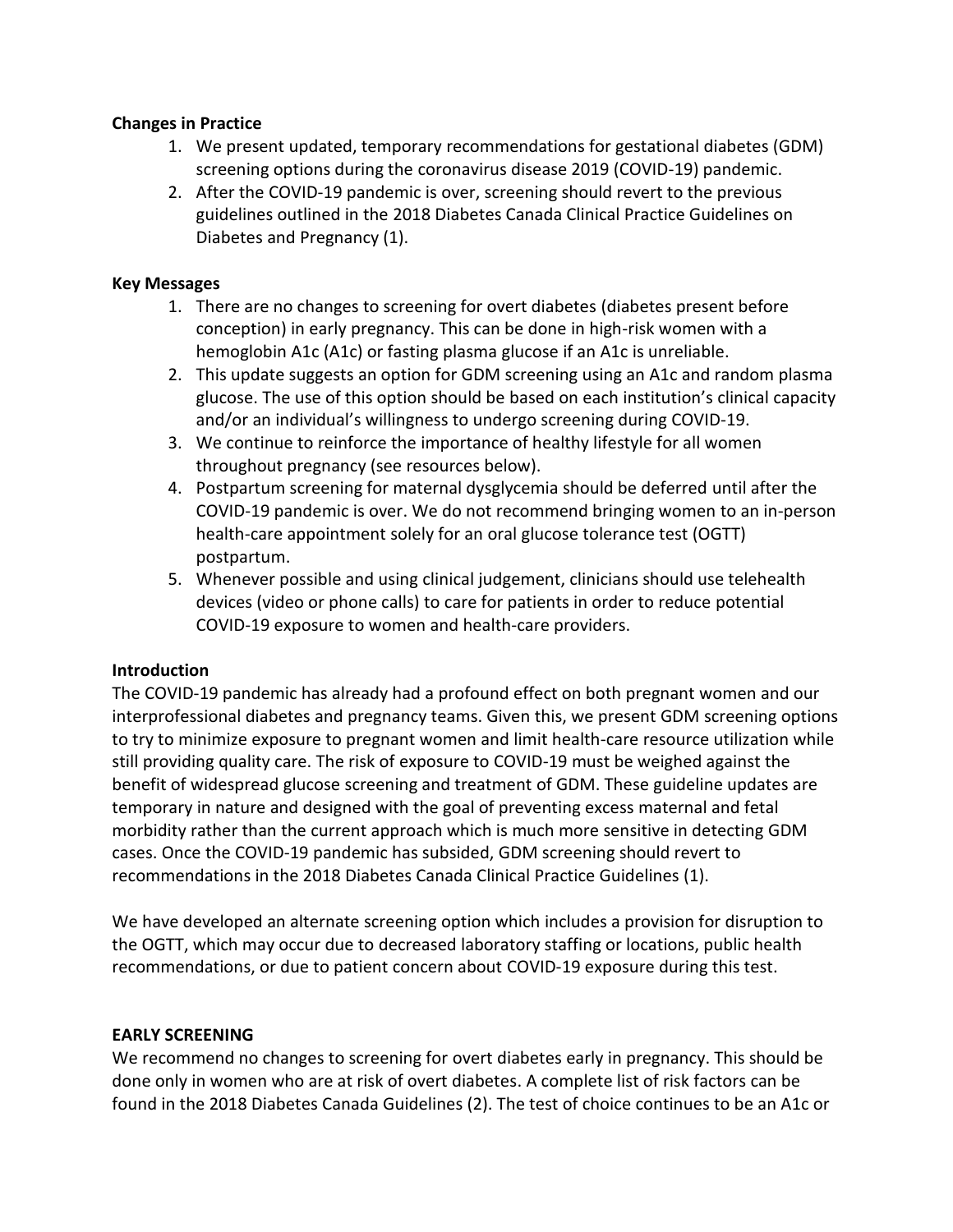a fasting plasma glucose if an A1c is unreliable. All women screened in early pregnancy with negative testing should be re-screened at 24-28 weeks gestation.

# **REGULAR (24-28 WEEKS) SCREENING**

Anticipating that the COVID-19 pandemic may substantially reduce access to, capacity for, and safety of attending for laboratory testing in different regions at different times, we recommend an **alternative screening strategy for GDM** outside the 2018 Diabetes Canada Clinical Practice Guidelines (1). We recommend that the decision to shift to using this **alternative screening strategy** be made at an institutional (or district / regional level, as applicable) rather than by individual clinicians.

*Current GDM screening, as per 2018 CPG (1) may continue if there are only minimal disruptions to capacity for lab testing or treatment of GDM.* 

• *These recommend screening all pregnant women without pre-existing diabetes using a 50 g glucose challenge followed by a 75 g OGTT in those with a 1-hour glucose of 7.8-11.0 mmol/L (1).* 

*This ALTERNATIVE SCREENING STRATEGY should be used if the COVID-19 pandemic causes severe disruptions to laboratory testing and treatment, and/or patient refusal.:*

- *All pregnant women without pre-existing diabetes will be SCREENED WITH AN A1c & NON-FASTING, RANDOM PLASMA GLUCOSE*
- *Women with an A1c of <5.7% and a random plasma glucose <11.1 mmol/L require no further testing or treatment.*
- *Those with an A1c 5.7% or a random plasma glucose of 11.1 mmol/L are identified as having GDM and should be referred to the interprofessional diabetes and pregnancy health-care team.*

# **Rationale:**

Of all the available screening tests, we chose an A1c and a random plasma glucose as they are easy, widely accessible, do not require fasting, and require minimal laboratory resources compared to other screening tests. Non-fasting lab work provides flexibility for women to attend for testing and may reduce the burden on laboratories, while potentially increasing the sensitivity of the glucose test.

We recognize that this alternative screening option will miss many women with GDM as an A1c of  $\geq$ 5.7% has high specificity (96% [95% confidence interval 86, 99%]) but low sensitivity (25% [95% confidence interval 10, 49%]) (3). This strategy is aimed at identifying only the highest risk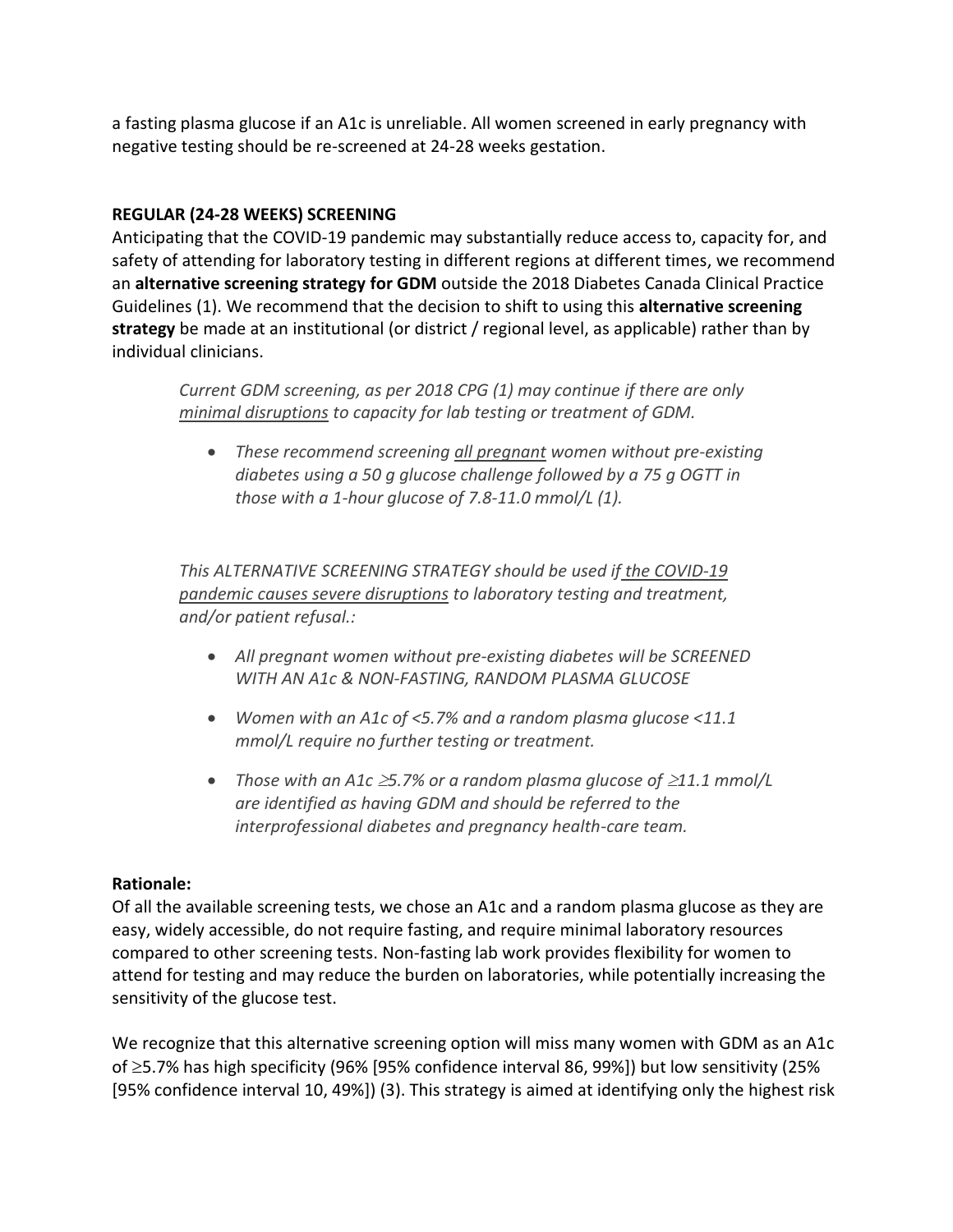women. A random plasma glucose of ≥11.1 mmol/l was chosen by consensus in order to avoid missing a woman with quite elevated glucose levels but in whom an A1c is unreliable (for example because of a hemoglobinopathy) (4). Testing can be repeated if previously negative at any time if there is a high clinical suspicion of diabetes.

> Pregnant women between 24 and 28 weeks' gestation A1c and random plasma glucose\* A1c  $<$  5.7%  $\&$  random plasma  $glucose < 11.1$  mmol/L **Gestational diabetes** A1c  $\geq$  5.7% or random plasma glucose  $\geq$ 11.1 mmol/L No further testing

The alternative screening strategy is displayed in Figure 1.

**Figure 1**: ALTERNATIVE SCREENING STRATEGY: Severe disruption to service, suspension of dynamic glucose testing, or patient refusal.  $*$ This is a non-fasting random glucose.

#### **POSTPARTUM SCREENING FOR TYPE 2 DIABETES**

the a non-fasting random glucose

Postpartum screening for maternal dysglycemia should be deferred until after the COVID-19 pandemic has ended. We do not recommend bringing women back solely for an OGTT.

#### **VIRTUAL MANAGEMENT OF WOMEN WITH GESTATIONAL DIABETES**

We suggest that, whenever possible and using clinical judgement, clinicians use telehealth devices (video or phone calls) to care for individuals in order to reduce exposure to women and health-care providers. This can include initial and follow-up visits. When in-person visits are conducted as part of routine obstetric care, every effort should be made to share key clinical data (e.g. weight, blood pressure) obtained with subspecialty teams, including the interprofessional diabetes and pregnancy teams.

Clinicians may find it helpful to prepare for virtual visits by asking individuals to email blood glucose testing records prior to the visit and uploading these on their clinical platform, when available. Interprofessional diabetes and pregnancy teams can also consider the use of video conference platforms to host virtual GDM classes and teach insulin injections.

#### **Resources**

Diabetes Canada and SOGC websites have helpful online resources: